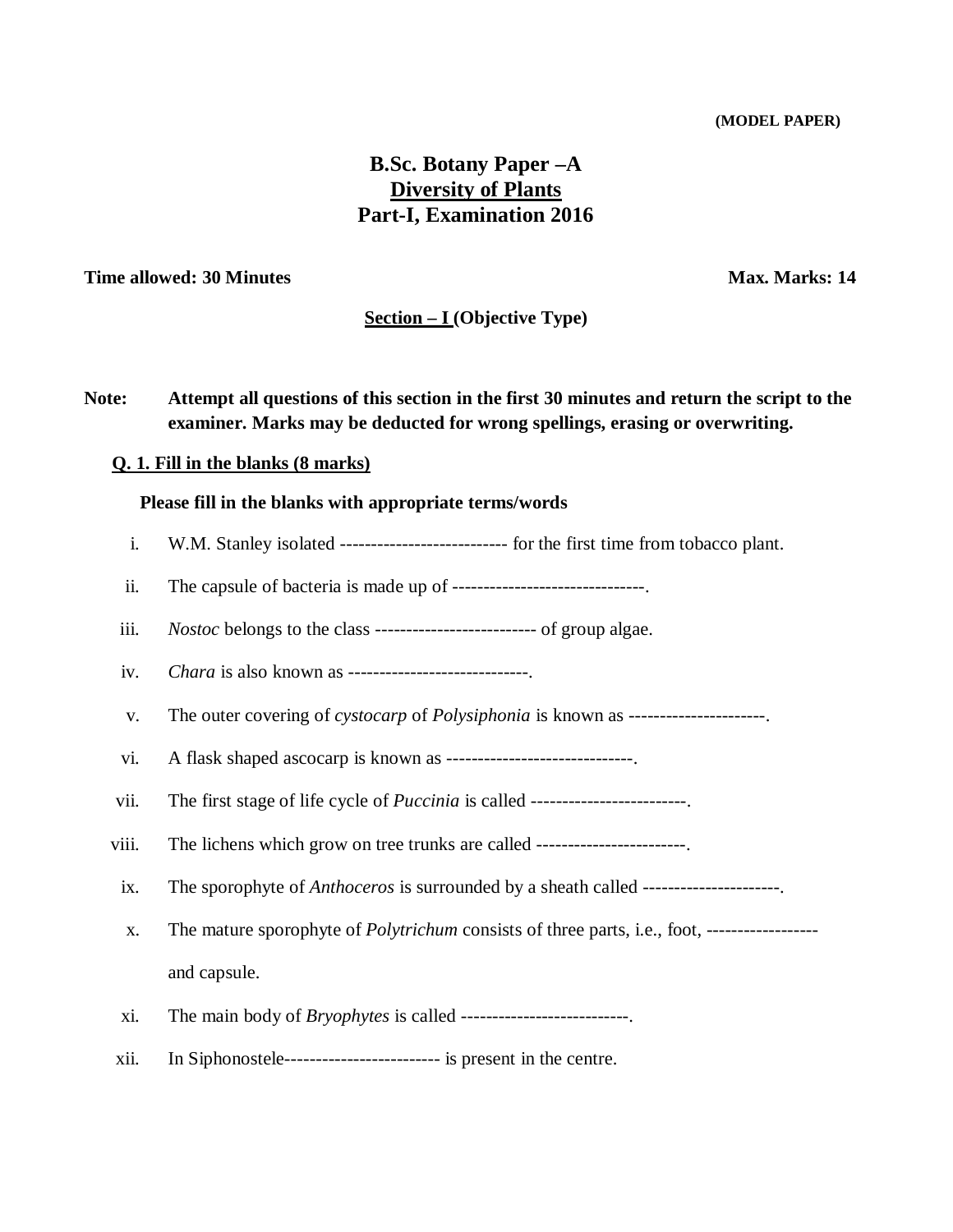- xiii. The aerial portion of stem of *Equisetum* consists of two types of branches called ----------- ------ and sterile.
- xiv. The strobilus of *Seleginella* is a compact structure of ---------------------------.
- xv. Species of *Marsileaceae* have long, slender ---------------------------- that creep along or beneath the ground.
- xvi. The male cone of Cycas is produced singly at the -------------------------- of the stem.

#### **Please select true or false statement by encircling 'T' or 'F' as appropriate**

|      | The male cone of <i>Pinus</i> is comparatively larger than female cone.     |   | F  |
|------|-----------------------------------------------------------------------------|---|----|
| ii.  | Selaginella is a heterosporous plant.                                       | T | F  |
| iii. | The archegonia of <i>Polytrichum</i> are oval shaped.                       | T | F. |
| iv.  | As exual reproduction in yeasts takes place during favourable conditions. T |   | F  |
| V.   | <i>Laminaria</i> is called a common kelp.                                   | т | F  |
| vi.  | In <i>Vaucheria</i> , the sexual reproduction is of isogamous type.         |   | F  |

### **Q. 3. Multiple Choice Questions (3 marks)**

#### **Please encircle the appropriate letter (a, b, c or d) of the correct answer.**

- i) The transformation in bacteria was reported by
	- a) Lederberg and Zinder
	- b) J. Lederberg and E. Tatum
	- c) Fred Griffith
	- d) McCarty
- ii) Which one is called colonial alga
	- *a) Chara*
	- *b) Volvox*
	- *c) Vaucheria*
	- *d) Bactrachospermum*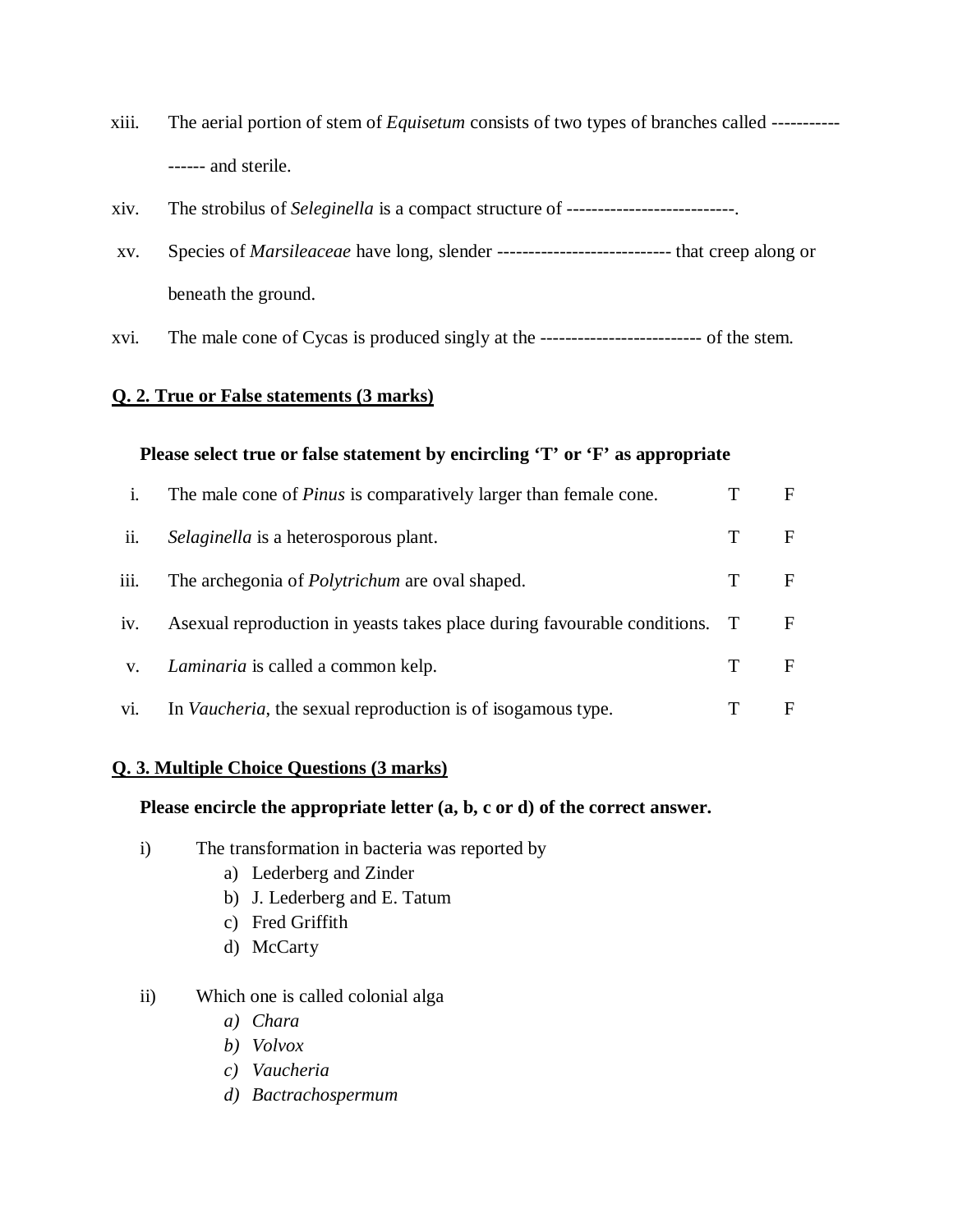- iii) A disease called late blight in tomato and potato is caused by
	- a) Yeasts
	- *b) Albugo*
	- *c) Phytophthora infestans*
	- *d) Alternaria*

### iv) The fused sporangia called synangium is found in

- a) *Equisetum*
- b) *Marsilia*
- c) *Selaginella*
- d) *Psilotum*
- v) The most advanced plant from the evolutionary point of view among the following is
	- a) *Ephedra*
	- b) *Cycas*
	- c) *Pinus*
	- d) *Ginkgo*
- vi) Asexual reproduction in *Penicillium* takes place by
	- a) Budding
	- b) Akinetes
	- c) Aplanospores
	- d) Conidia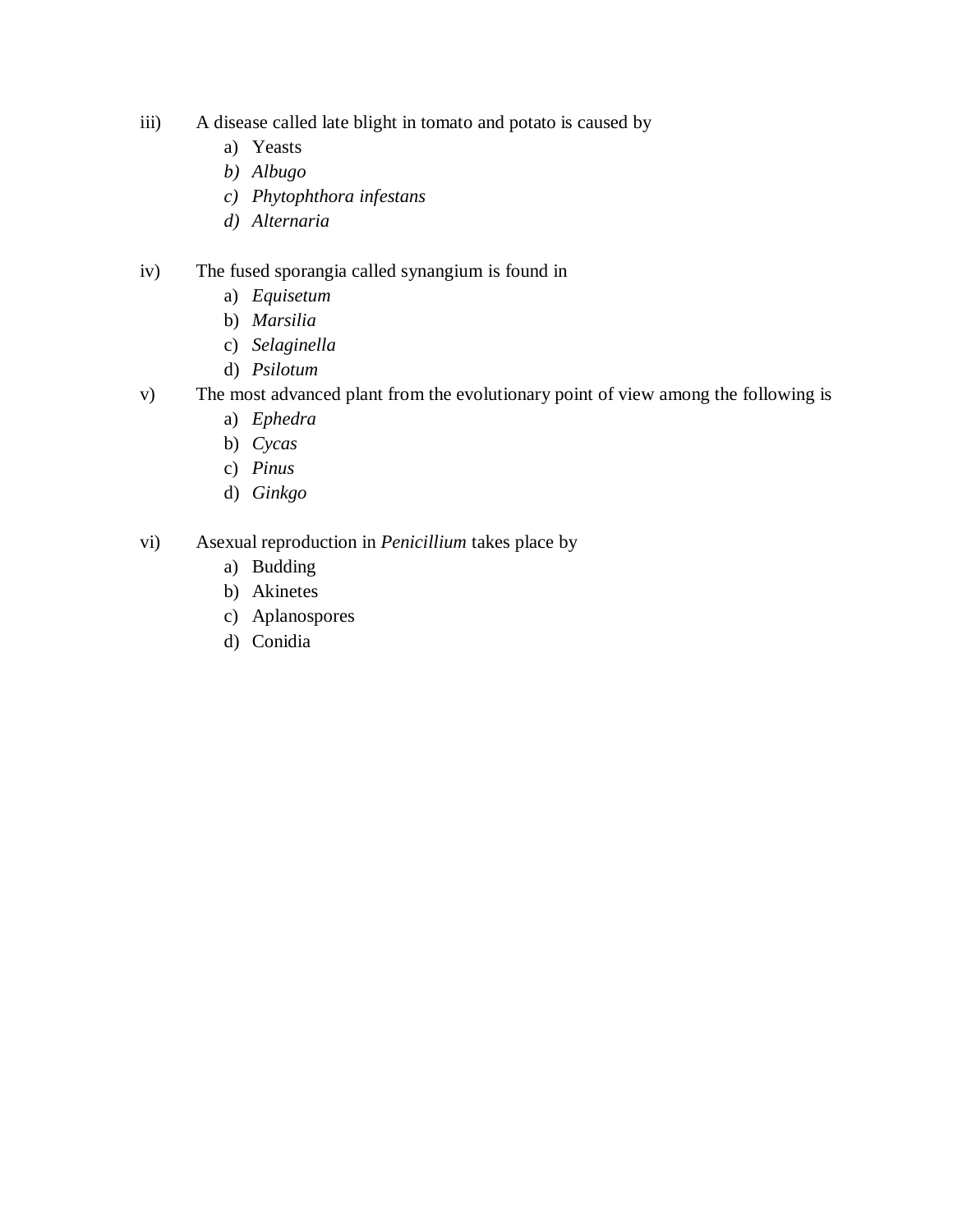# **B.Sc. Botany Paper –A Diversity of Plants Part-I, Examination 2016**

### **Time allowed: 2 hours 30 Minutes <b>Max. Marks: 21**

### **Section – II (Subjective Type)**

## **Note: Attempt any three questions. All questions carry equal marks. Draw neat and labelled diagrams along with captions where necessary. (3**×**7=21)**

| Q 1. | a)            | Describe lytic cycle in phage virus.                                      | (02) |
|------|---------------|---------------------------------------------------------------------------|------|
|      | b)            | Write a note on <i>Megasporophyll of Cycas</i>                            | (02) |
|      | c)            | What are different types of flagella found in different Algal group? (03) |      |
| Q 2. | a)            | Discuss the phylogenetic position of <i>Chara</i>                         | (04) |
|      | b)            | Draw a labelled diagram of Sporogonium of Polytrichum                     | (03) |
| Q 3. | a)            | Write a note on sporocarp of <i>Marsilea</i>                              | (02) |
|      | b)            | Explain methods of asexual reproduction in <i>Nostoc</i> .                | (03) |
|      | $\mathbf{c})$ | Name only the basis of classification of bacteria?                        | (02) |
| Q 4. | a)            | Explain the structure of gametophyte of <i>Adiantum</i>                   | (04) |
|      | b)            | Explain the basidial stage of life cycle of <i>Puccinia graminis</i> .    | (03) |
| Q 5. | a)            | Explain male strobilus of <i>Ephedra</i>                                  | (04) |
|      | b)            | Discuss in brief the utilization of algae in industry.                    | (03) |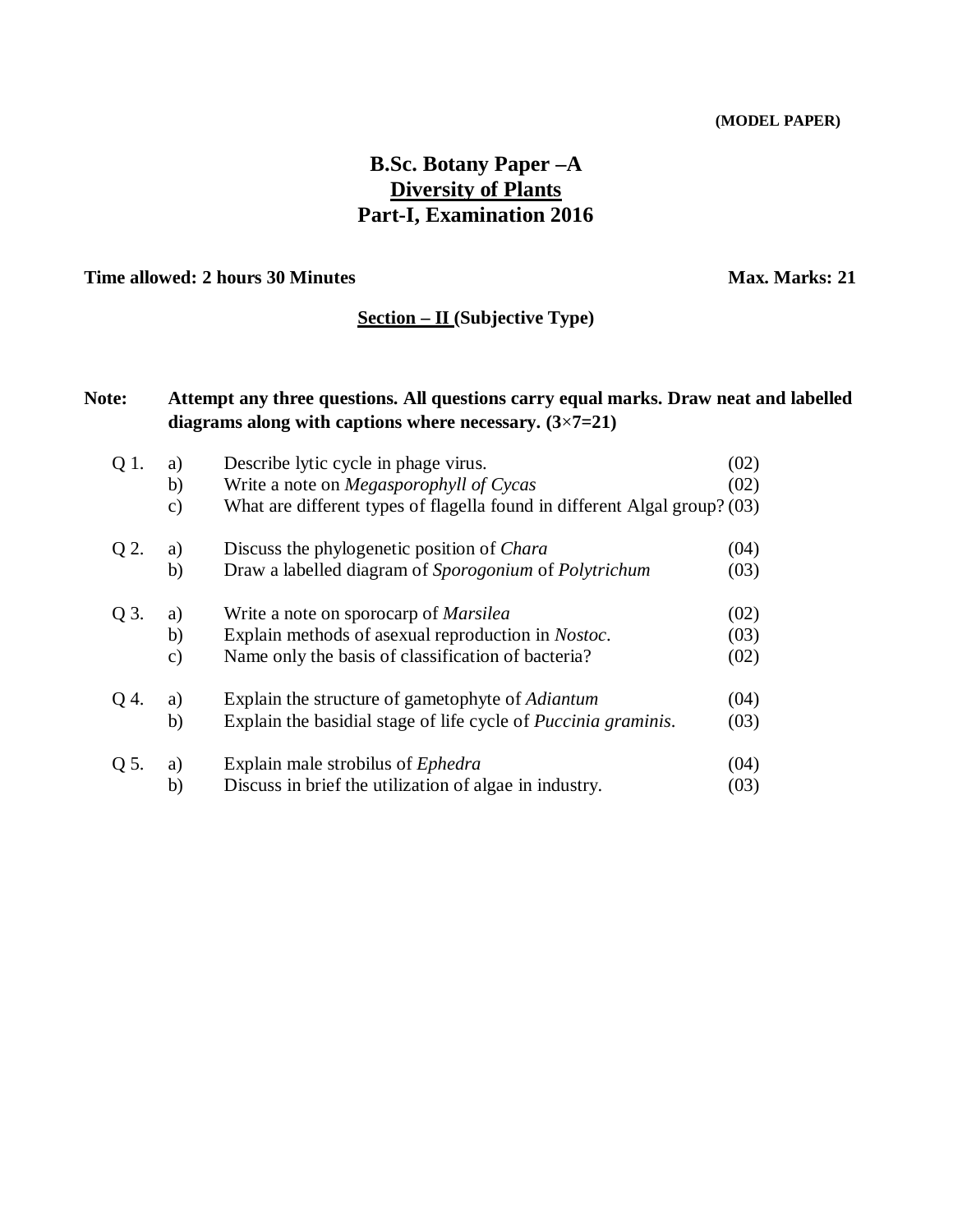## **KEY FOR OBJECTIVE SECTION**

### **Q. 1. Fill in the blanks**

- i. Tobacco Mosaic Virus
- ii. Polysaccharides
- *iii. Cyanophyceae*
- iv. Stonewort
- v. Pericarp
- vi. Perithecium
- vii. Uredinal stage
- viii. Corticoles
- ix. Involucre
- x. Seta
- xi. Gametophyte
- xii. Pith
- xiii. Fertile
- xiv. Sporophylls
- xv. Rhizomes
- xvi. Apex

## **Q. 2. True and False**

- i. False
- ii. True
- iii. False
- iv. False
- v. True
- vi. False

## **Q. 3. MCQs**

- i. C
- ii. B
- iii. C
- iv. D
- v. A
- vi. D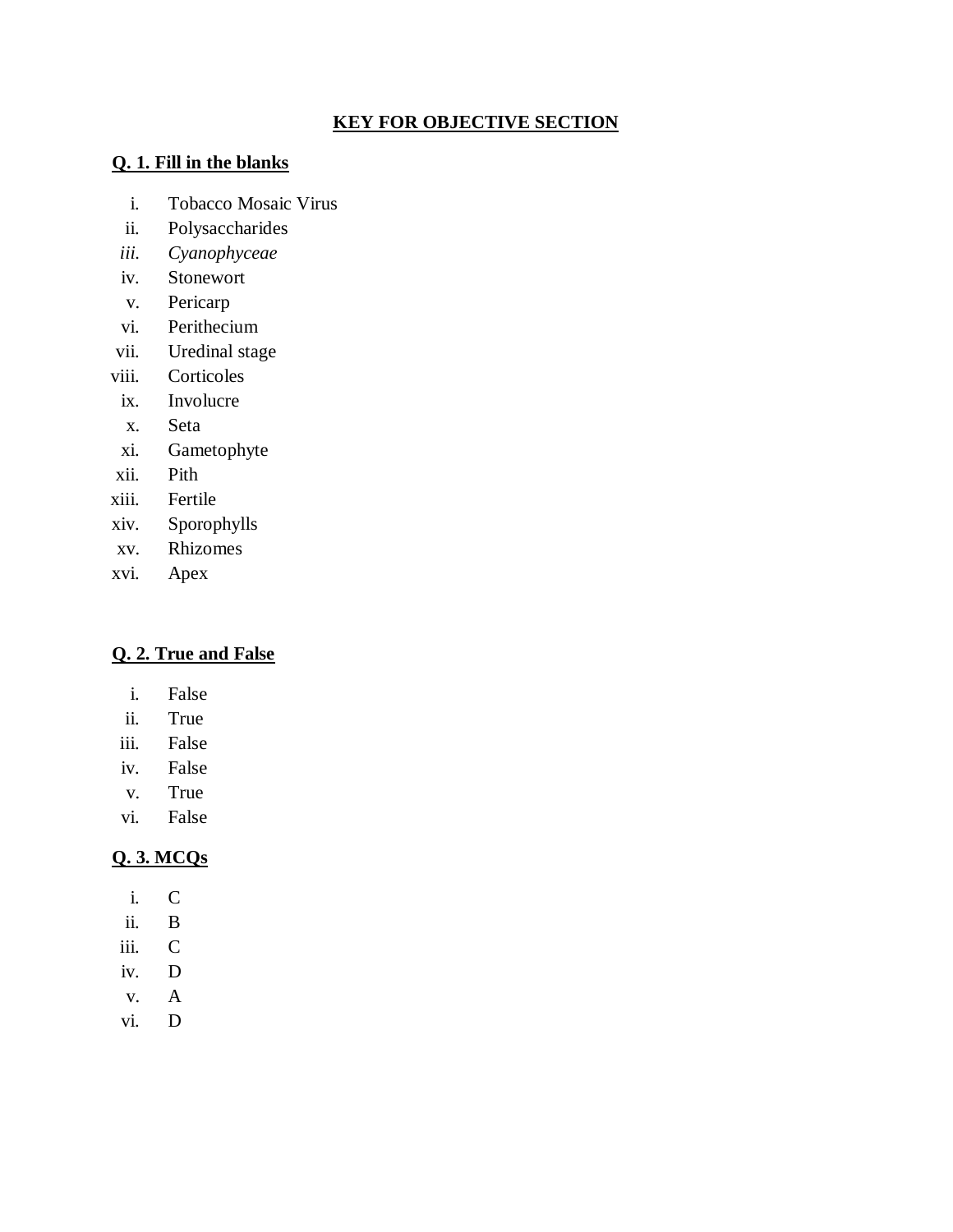# **B.Sc. Botany Paper – B Plant Systematics, Anatomy and Development Part-I, Examination 2016**

**Time** allowed: 30 Minutes **Max. Max. Max. Marks: 14**

**Section – I (Objective Type)**

| <b>Note:</b> | Attempt all questions of this section in the first 30 minutes and return |
|--------------|--------------------------------------------------------------------------|
|              | the script to the examiner. Marks may be deducted for wrong              |
|              | spellings, erasing or overwriting.                                       |
|              |                                                                          |

#### **Q. 1 Fill in the blanks (8 marks)**

| An annual green small sized plant is called |  |
|---------------------------------------------|--|
|                                             |  |

ii. The condition in which stamens consist of fused anthers and filaments is

called the called the contract of the contract of the contract of the contract of the contract of the contract of the contract of the contract of the contract of the contract of the contract of the contract of the contract

iii. The ripened ovary containing seeds is called \_\_\_\_\_\_\_\_\_\_\_\_\_\_.

iv. The indehiscent, many-seeded flashy fruit in which mesocarp and endocarp

forms pulp is called \_\_\_\_\_\_\_\_\_\_\_\_\_\_\_.

v. The process of deposition of suberin is called \_\_\_\_\_\_\_\_\_\_\_\_.

vi. \_\_\_\_\_\_\_\_\_\_\_\_\_\_ are non-living conducting tissues.

 $\mathcal{L}$ 

- vii. Vascular bundles having cambium between xylem and phloem are called  $\rule{1em}{0.15mm}$  type.
- viii. The type of inflorescence in family *Euphorbiaceae* is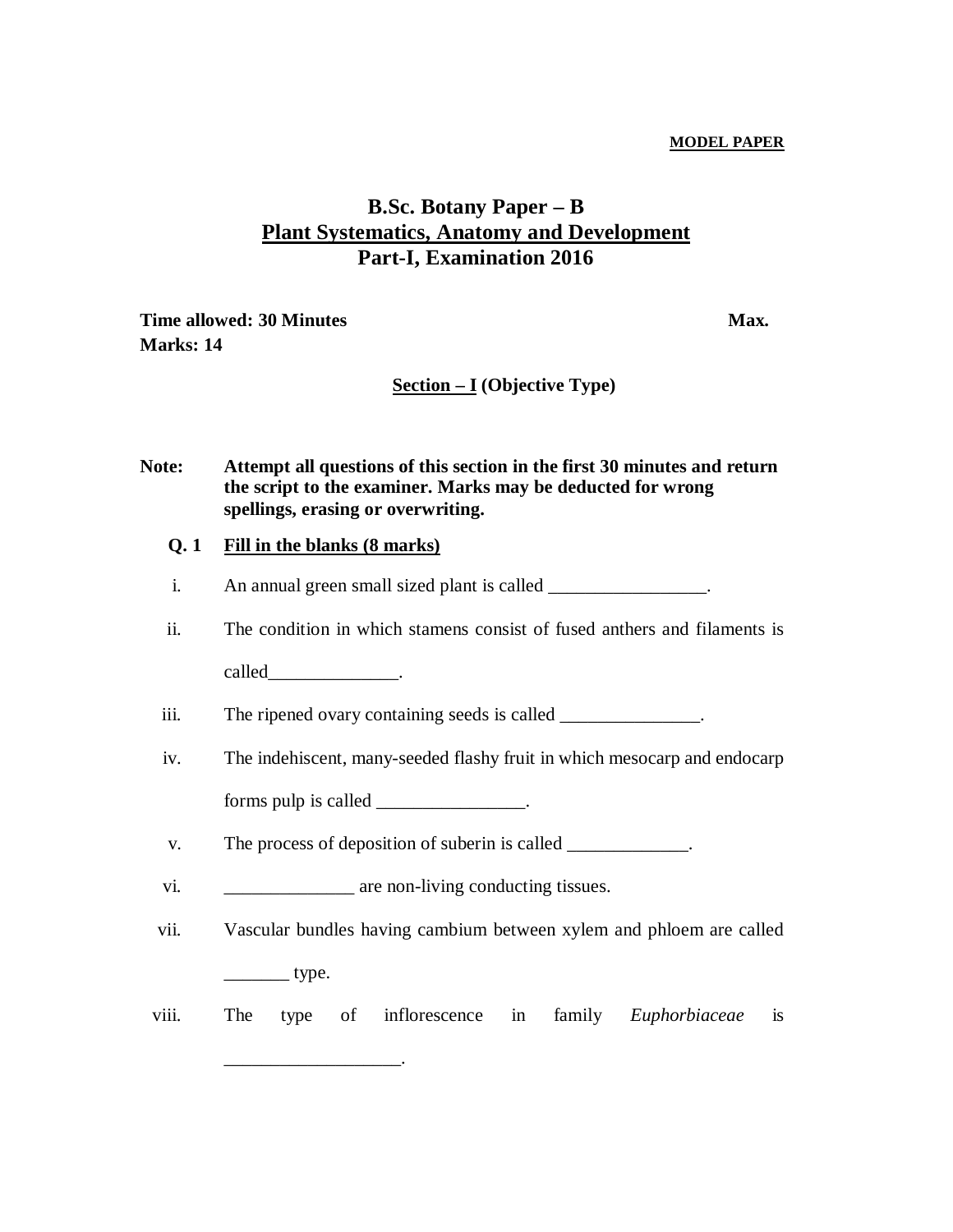- ix. The process of cytokinesis is initiated by the formation of  $\frac{1}{\sqrt{2}}$  in plants.
- x. The fruit of Apple is \_\_\_\_\_\_\_\_\_\_\_\_\_\_ type of fleshy fruits.
- xi. Secondary growth includes the formation of secondary vascular tissues and  $\overline{\phantom{a}}$  . The set of  $\overline{\phantom{a}}$  ,  $\overline{\phantom{a}}$  ,  $\overline{\phantom{a}}$  ,  $\overline{\phantom{a}}$  ,  $\overline{\phantom{a}}$  ,  $\overline{\phantom{a}}$  ,  $\overline{\phantom{a}}$  ,  $\overline{\phantom{a}}$  ,  $\overline{\phantom{a}}$  ,  $\overline{\phantom{a}}$  ,  $\overline{\phantom{a}}$  ,  $\overline{\phantom{a}}$  ,  $\overline{\phantom{a}}$  ,  $\overline{\phantom{a}}$  ,
- xii. The endodermis in the absorbing region of roots is characterized by the presence of  $\qquad \qquad$
- xiii. The chamber of a bordered pit is connected with the \_\_\_\_\_\_\_\_\_\_\_\_\_\_\_\_\_\_\_\_\_\_\_ through the pit canal.
- xiv. Fibres and sclereids are two types of \_\_\_\_\_\_\_\_\_\_\_\_\_\_\_\_ cells.
- xv. Cutin together with its embedded waxes forms the \_\_\_\_\_\_\_\_\_\_\_\_\_\_.
- xvi. The vacuole in plant cells is bounded by cytoplasmic membrane called\_\_\_\_\_\_\_\_\_\_\_\_\_\_\_\_\_\_\_\_\_\_\_.

### **Please select true or false statement by encircling 'T' or 'F' as appropriate.**

| $\mathbf{i}$  | The unisexual spike with a large and membranous bract is       |   | F |
|---------------|----------------------------------------------------------------|---|---|
|               | called strobilus.                                              |   |   |
| $\mathbf{ii}$ | Sunflower has two types of small flowers, disc florets and ray |   | F |
|               | florets.                                                       |   |   |
| iii           | The replum remains attached to the pedicle. It is the          |   | F |
|               | characteristic of fruit of the family <i>Leguminosae</i> .     |   |   |
| iv            | <i>Pyrus malus is an example of family Brassicaceae.</i>       |   | F |
| $\mathbf{V}$  | Pectic substances in cell walls are polymers of uronic acid.   |   | F |
| vi            | The pit membrane of bordered pit develops an oval              | Т | F |
|               | thickening in the middle. It is called torus.                  |   |   |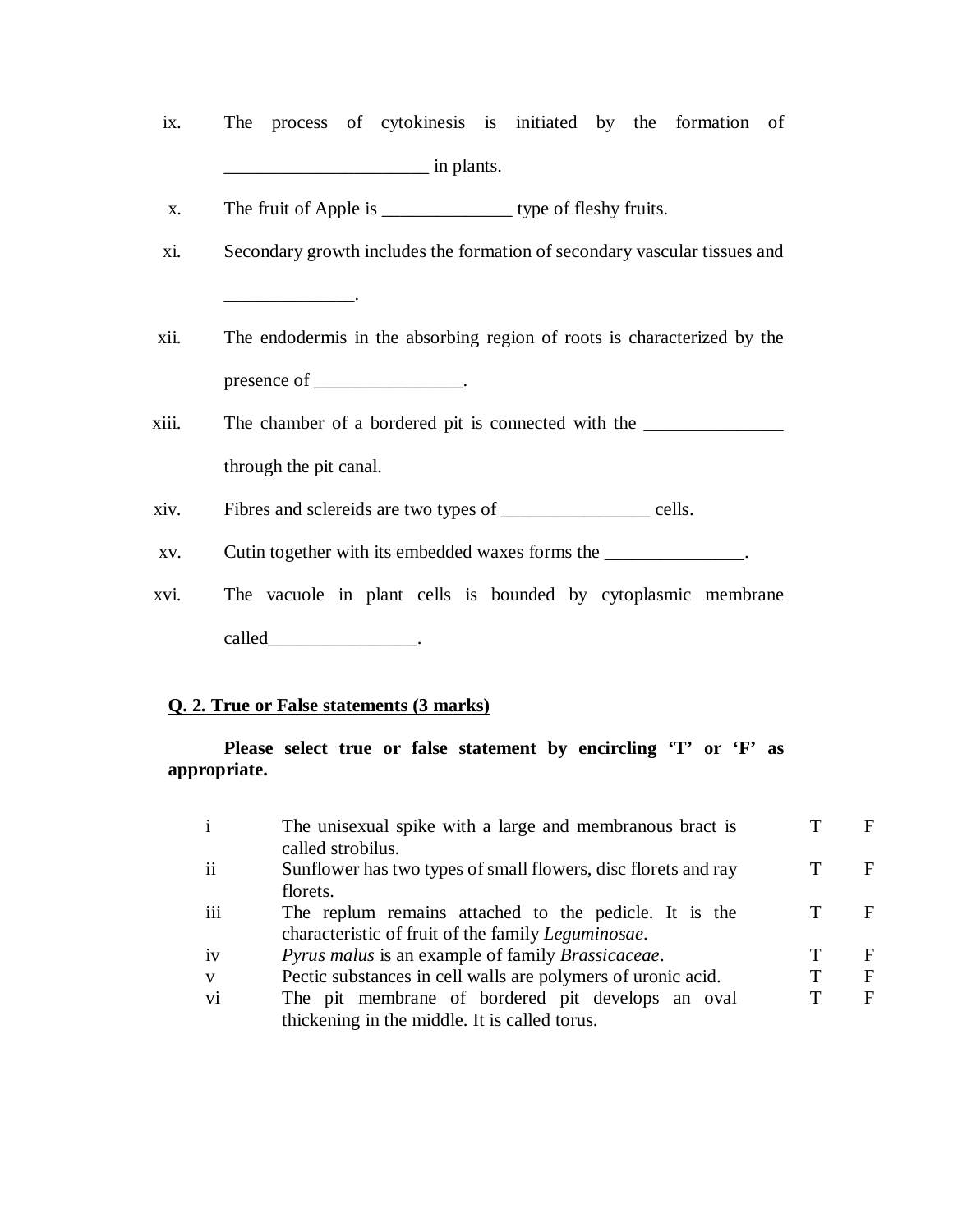### **Q. 3 Multiple Choice Questions (3 marks)**

### **Please encircle the appropriate letter (a, b, c or d) of the correct answer.**

- i. According to the Linneaus system which of the following class stamens are fused to their carpels:
	- a. Polygamia
	- b. Cryptogamia
	- c. Gynandria
	- d. Syngenesia
- ii. The crystalline aggregate of cellulose molecules are:
	- a. Microfibrils
	- b. Micelles
	- c. Macrofibrils
	- d. Plasmodesmata
- iii. The condition in which one or more sepals form a long hollow tube is:
	- a. Globose
	- b. Bilabiate
	- c. Hooded
	- d. Spurred
- iv. Which of the following bract enclose spikelet?
	- a. Lema
	- b. Palae
	- c. Glume
	- d. Leafy
- v. Fruit of mustard is:
	- a. Legume
	- b. Siliqua
	- c. Follicle
	- d. Silicule
- vi. Cambium is usually absent in:
	- a. Monocot
	- b. Dicot
	- c. Gymnosperm
	- d. None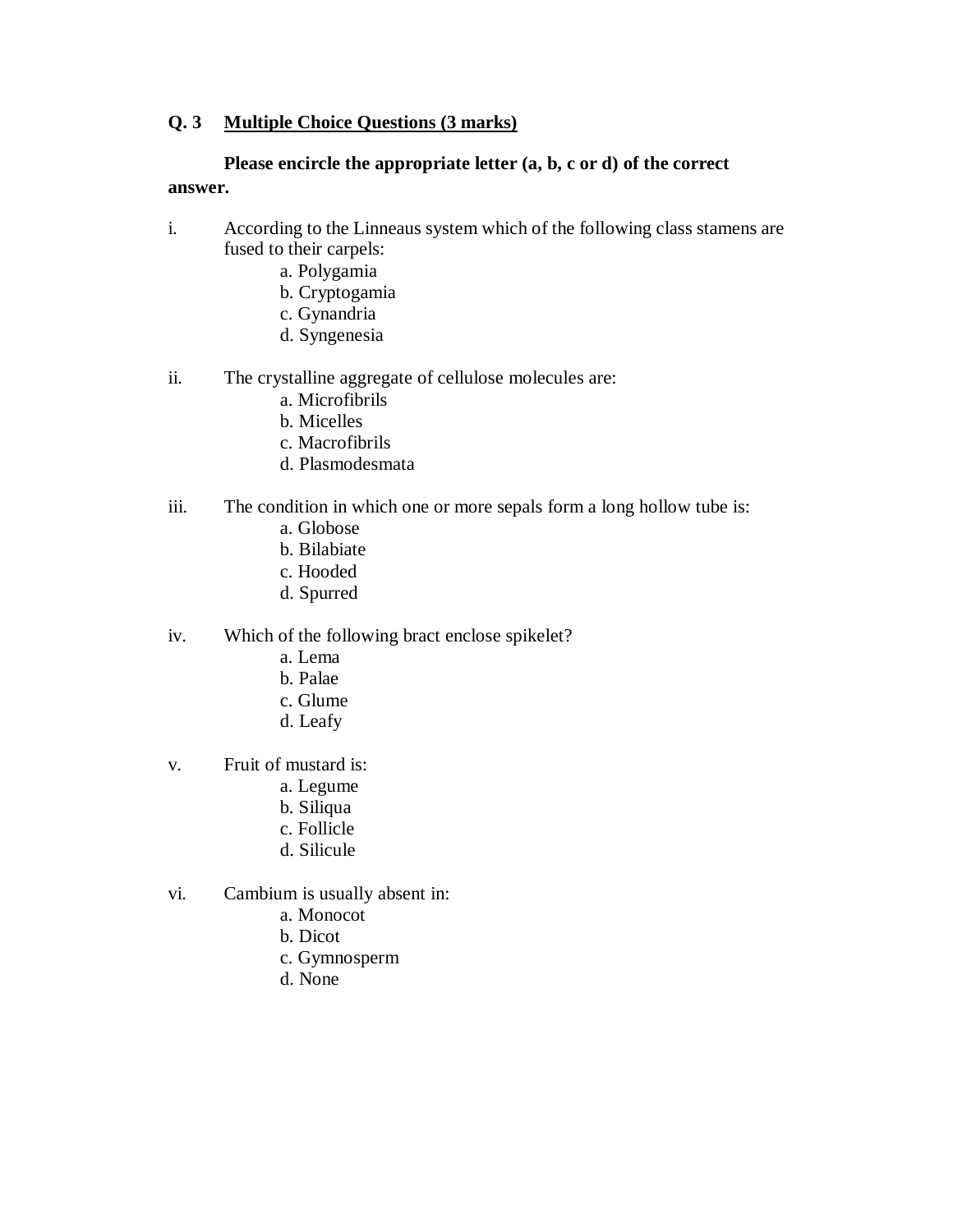## **B.Sc. Botany Paper – B Plant Systematics, Anatomy and Development Part-I, Examination 2016**

**Time allowed: 2 hours 30 Minutes**  Max. **Marks: 21**

#### **Section – II (Subjective Type)**

**Note: Attempt any three questions. All questions carry equal marks. Draw neat and labeled diagrams along with captions where necessary. (3×7=21)**

Q. 1: (a) Briefly explain the cell wall formation during cell division (3)

- (b) Write the differences between corm and bulb.
- (2)
- (c) Give significance of the Binomial nomenclature.
- (2)

Q. 2: (a) Explain different types of leaf modifications in Angiosperms.

(4)

(b) Write merits and demerits of Engler and Prantle's system of classification. (3)

Q. 3: (a) What are treachery elements of xylem? Explain their structure and functions. (4)

(b) What is thalamus? Write difference between anthophore and gynophore.

(3)

Q. 4: (a) What is periderm? Explain structure and function of periderm in secondary

plant body.

(4)

of

(b) Explain different developmental changes that take place in the embryo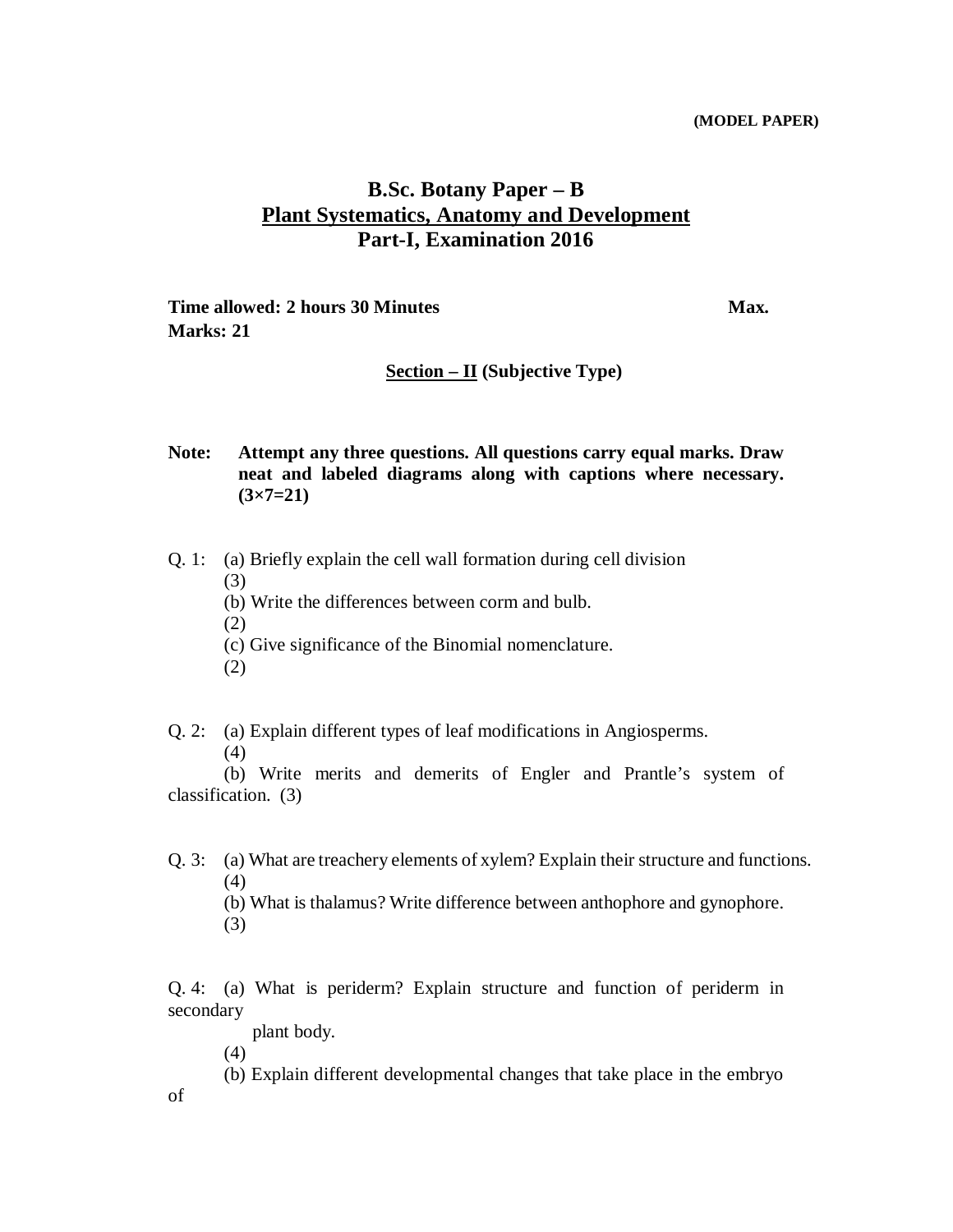*Capsella bursa pastoris*. (3)

Q. 5 (a) Write distinguishing features of family *Solanaceae*. Give its economic importance.

(3)

(b) Differentiate between tap root & adventitious root.

(2)

(c) Give structure of bordered pit pair and half bordered pit pair.

(2)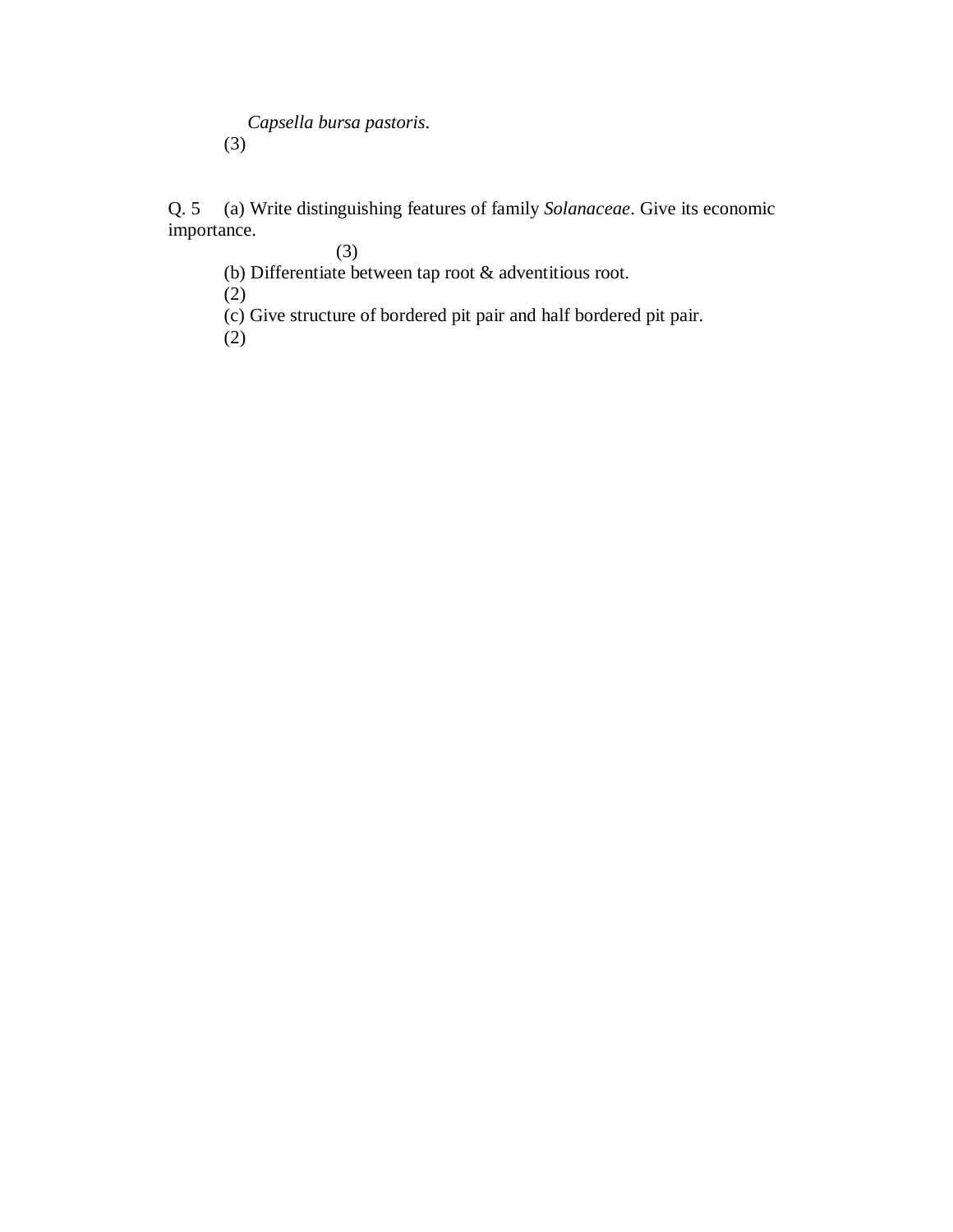# **B.Sc. Botany Paper – C Cell Biology, Genetics and Evolution Part-II, Examination 2016**

**Time allowed: 30 Minutes**  Max. Marks: 14

### **Section – I (Objective Type)**

**Note: Attempt all questions of this section in the first 30 minutes and return the script to the examiner. Marks may be deducted for wrong spellings, erasing or overwriting.** 

### **Q. 1. Fill in the blanks (8 marks)**

#### **Please fill in the blanks with appropriate terms/words**

- i. \_\_\_\_\_\_\_\_\_\_\_can take place in haploid and in diploid cells in all parts of the body.
- ii. A condition in which the organisms have more than complete sets of chromosomes is called the called the contract of the called the contract of the contract of the contract of the contract of the contract of the contract of the contract of the contract of the contract of the contract of the contract of t
- iii. The study of transfer of hereditary characters from parent to offspring is called\_\_\_\_\_\_\_\_\_\_\_\_\_\_.
- iv. A gamete without any sex chromosome is called \_\_\_\_\_\_\_\_\_\_\_\_\_ gamete.
- v. Linked genes can be separated by \_\_\_\_\_\_\_\_\_\_\_\_\_.
- vi. RNA polymerase can initiate transcription at specific DNA sequence called\_\_\_\_\_\_\_\_\_\_\_\_\_\_\_\_\_\_.
- vii. All the chemical reactions taking place within a cell are collectively called \_\_\_\_\_\_\_\_\_\_\_\_\_.
- viii. The covalent bond between two monosaccharides is called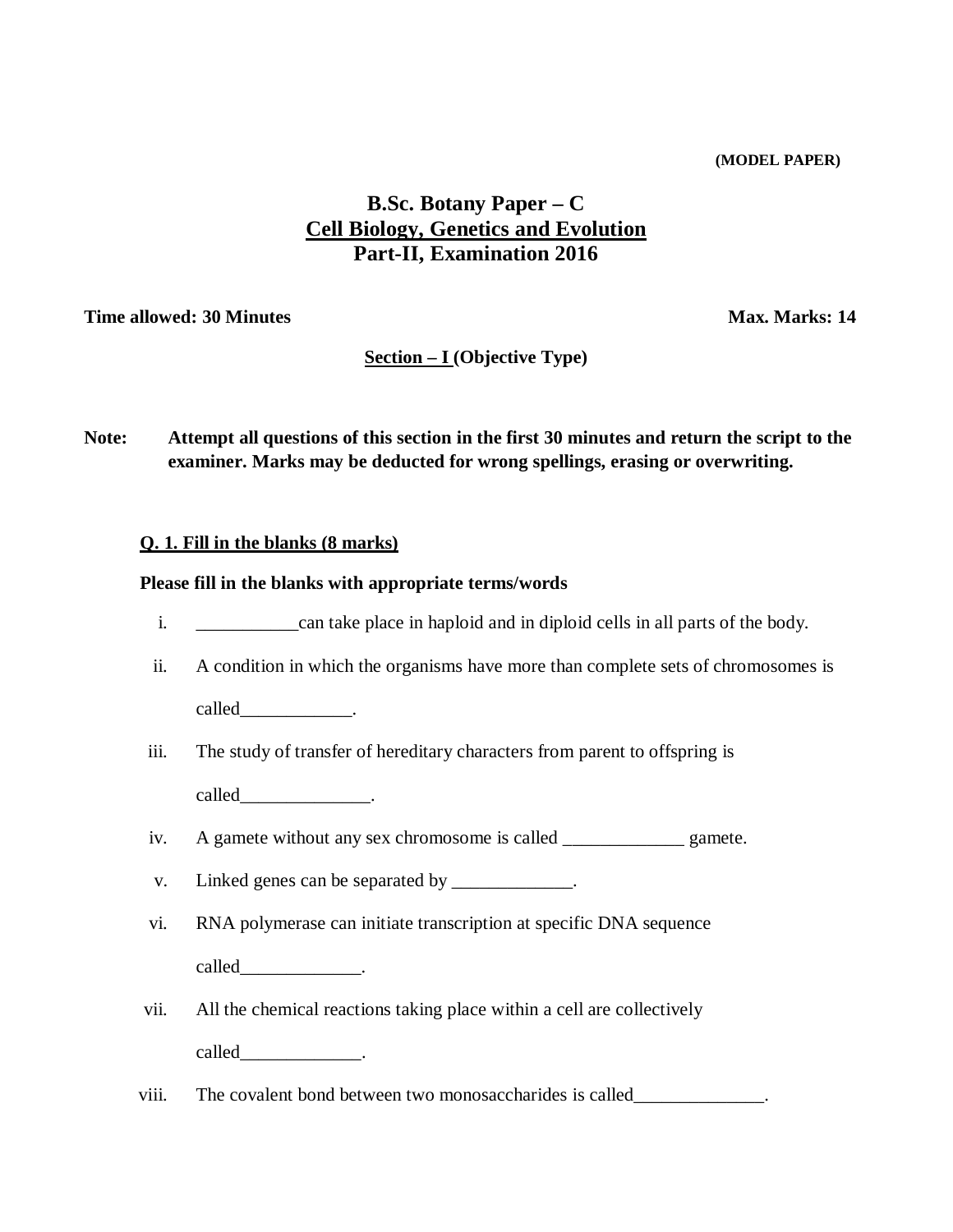- ix. Acylglycerols are composed of glycerol and \_\_\_\_\_\_\_\_\_\_.
- x. Transfer of genetic material from one bacterium to another is called\_\_\_\_\_\_\_\_\_\_\_\_\_.
- xi. Recombinant DNA is introduced into the host cell by means of a\_\_\_\_\_\_\_\_\_\_\_\_\_.
- xii. Glyoxisomes are most abundant in plant \_\_\_\_\_\_\_\_\_\_\_\_\_ storage tissues.
- xiii. The preservation of gene pool is called\_\_\_\_\_\_\_\_\_\_\_\_\_.
- xiv. \_\_\_\_\_\_\_\_\_\_\_\_\_ is the part of the gene that will become a part of final mature RNA.
- xv. \_\_\_\_\_\_\_\_\_\_\_\_\_reduces the chances of genetic recombination and variations among offspring.
- xvi. The double helical structure was first discovered by\_\_\_\_\_\_\_\_\_\_\_\_\_.

### **Please select true or false statement by encircling 'T' or 'F' as appropriate**

| 1.            | Chloroplast and mitochondria do not have hereditary material.                       | F |
|---------------|-------------------------------------------------------------------------------------|---|
| ii.           | The nuclear membrane is actually a nuclear envelope composed of<br>three membranes. | F |
| iii.          | Genes are the units of inheritance.                                                 |   |
| iv.           | The position of gene on the chromosome is called its locus.                         | E |
| $V_{\bullet}$ | The cross in which one trait is followed at a time is called dihybrid<br>cross.     | E |
| V1.           | Random mating occurs in natural populations.                                        |   |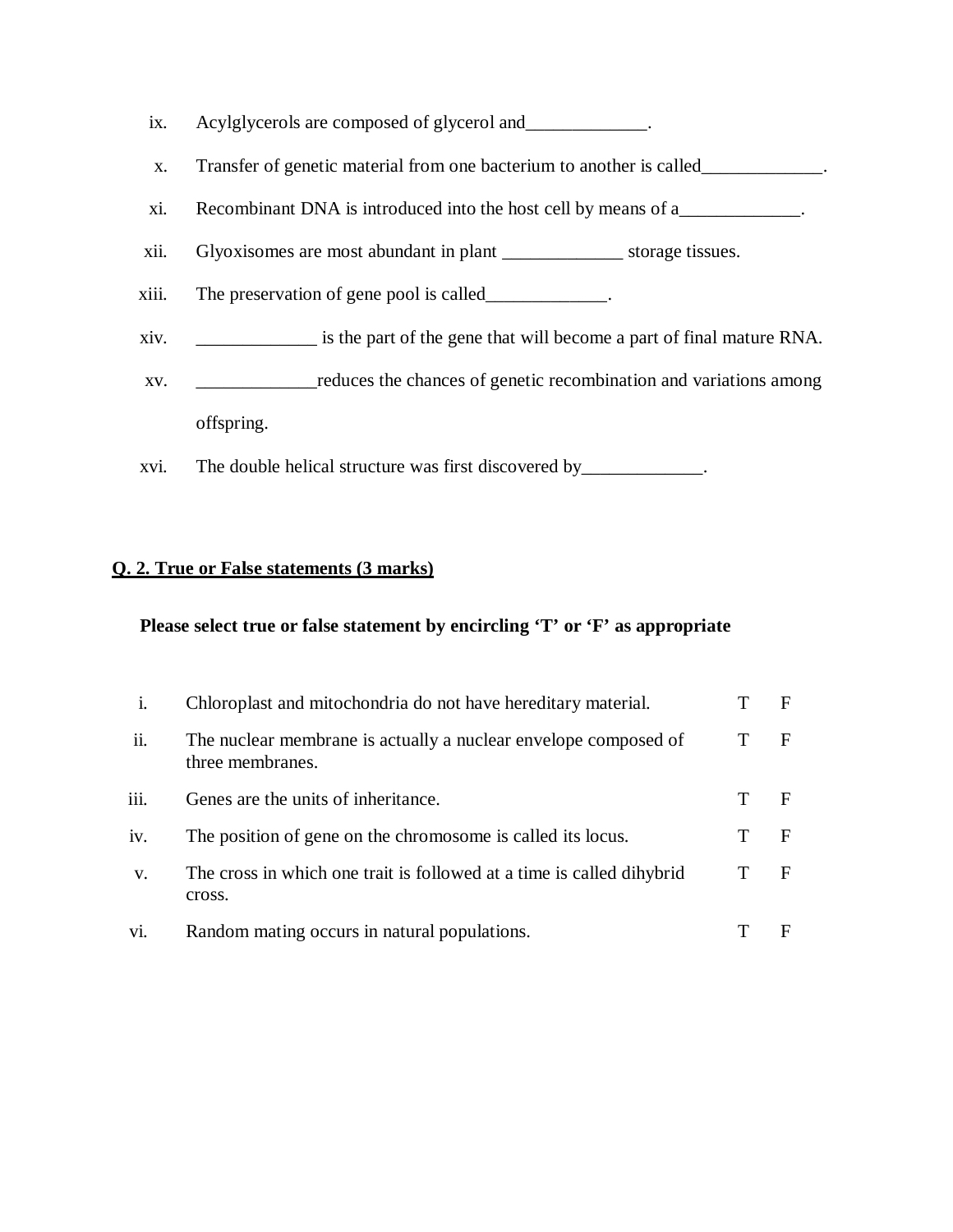### **Q. 3. Multiple Choice Questions (3 marks)**

#### **Please encircle the appropriate letter (a, b, c or d) of the correct answer.**

- **i.** Nucleic acids are polymers of units called:
	- a. Nucleotides
	- b. Fatty acids
	- c. Amino acids
	- d. Isoprenoid units

**ii.** A cell consists of three major components which are nucleus, cytoplasm and:

- a. Mitochondria
- b. Cell plasma membrane
- c. Protoplast
- d. Chloroplast

**iii.** Translocation is an example of:

- a. Chromosomal structural aberrations
- b. Point mutation
- c. Transcription
- d. Polysome

**iv.** Mendel's hereditary factors have been given the name of:

- a. Units
- b. Elementens
- c. Genes
- d. Representatives
- **v.** Green colour blindness is called:
	- a. Protanopia
	- b. Deuteranopia
	- c. Greenopia
	- d.Tritanopia
- **vi.** Which of the following are nonsense codons?
	- a. UAA, UAG, UGA b. UAA, UCU, ACA c. CUA, UUA, UUG d. AUG, AUA, AUU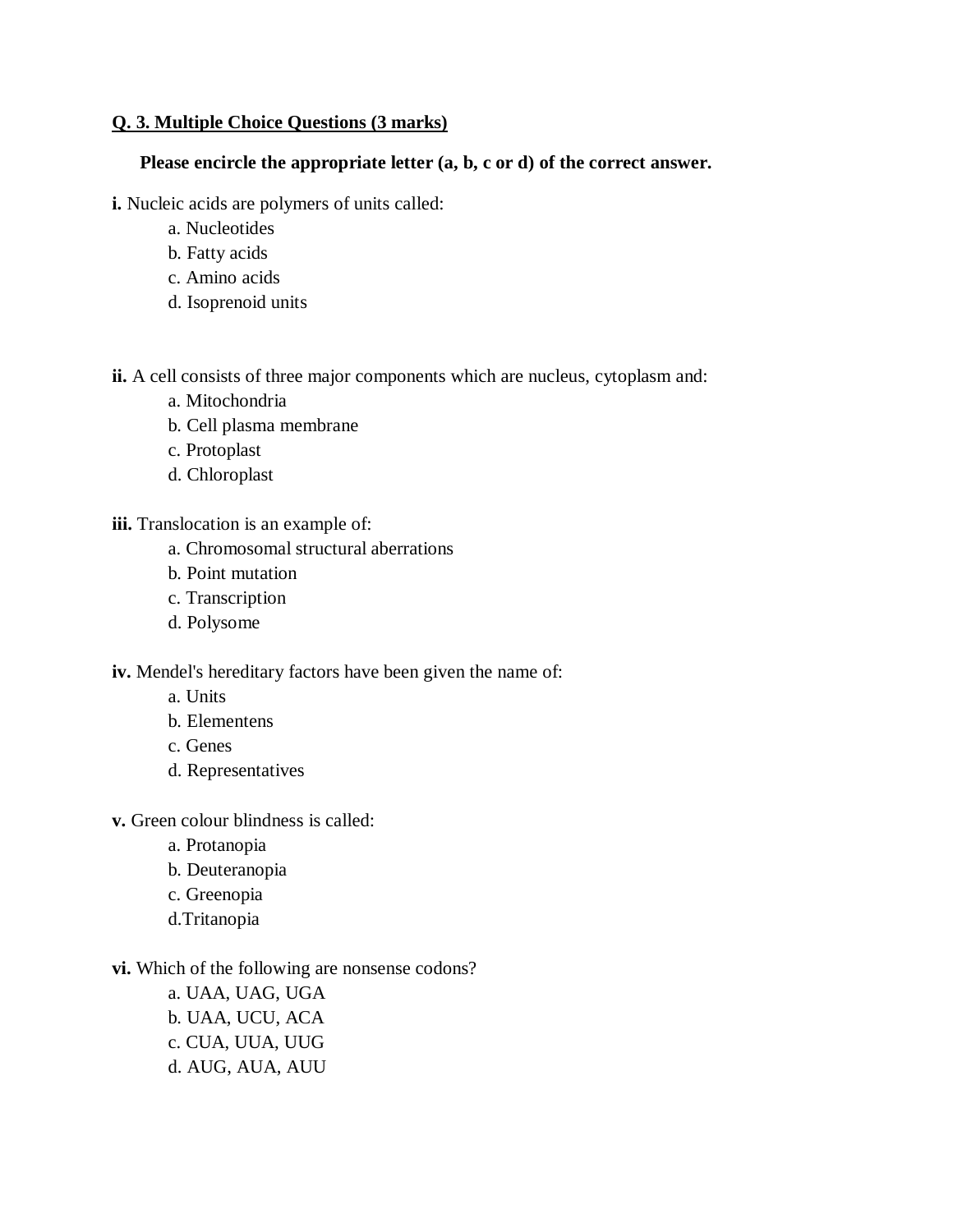# **B.Sc. Botany Paper – C Cell Biology, Genetics and Evolution Part-II, Examination 2016**

**Time allowed: 2 hours 30 Minutes**  Max. Marks: 21

### **Section – II (Subjective Type)**

## **Note: Attempt any three questions. All questions carry equal marks. Draw neat and labelled diagrams along with captions where necessary. (3×7=21)**

| Q.1  | a) What are Carbohydrates? Give an account on Polysaccharides.        | (3) |
|------|-----------------------------------------------------------------------|-----|
|      | b) Differentiate between a test cross and a back cross.               | (2) |
|      | c) Explain the role of polyploidy in evolution.                       | (2) |
| Q.2  | a) Describe the structure and functions of nucleus.                   | (4) |
|      | b) Describe the strategies of genetic conservation.                   | (3) |
| Q.3. | a) Give an account on physical properties and functions of ribosomes. | (3) |
|      | b) Differentiate between duplication and deletion mutation.           | (2) |
|      | c) What is speciation? Give an example.                               | (2) |
| Q.4. | a) Write a note on physio-chemical nature of plasma membrane          | (4) |
|      | b) What is incomplete dominance? Explain it with examples.            | (3) |
| Q.5. | a) Describe the basic genetic engineering technique.                  | (4) |
|      | b) Differentiate the reproduction in somatic and embryogenic cells.   |     |
|      |                                                                       | (3) |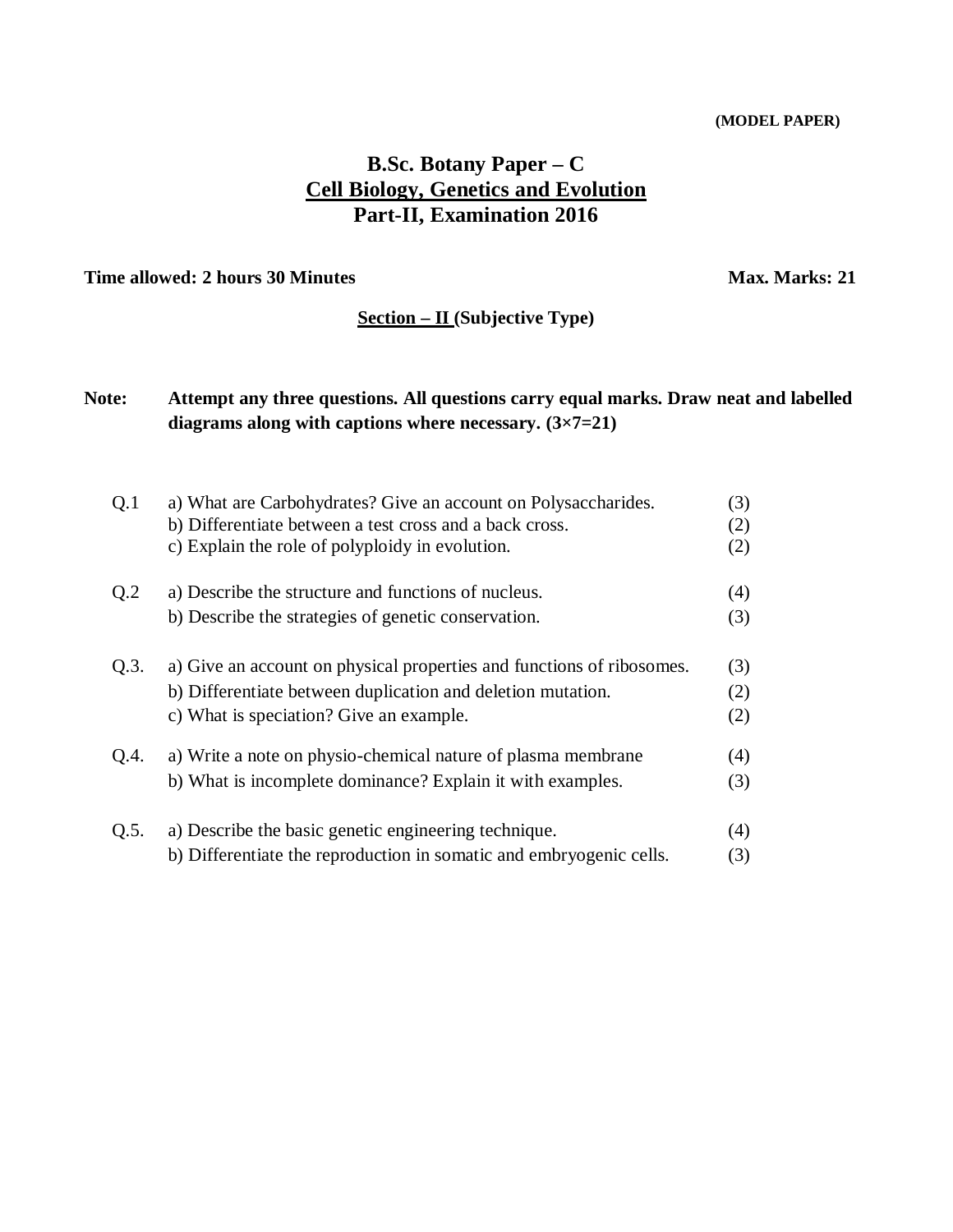# **B.Sc. Botany Paper-D Physiology and Ecology Part-II, Examination 2016**

**Time allowed: 30 Minutes**  Max. Marks: 14

## **Section – I Objective Type**

**Note: Attempt all questions of this section in the first 30 minutes and return the script to the examiner. Marks may be deducted for wrong spellings, erasing or overwriting.**

#### **Q. 1. Fill in the blanks (8 marks)**

### **Please fill in the blanks with appropriate terms/words**

| i.    | Temporary stage of decreased metabolism and growth rate is called ------------------------    |
|-------|-----------------------------------------------------------------------------------------------|
| ii.   | A condition during which layers of soil are permanently saturated is called ----------------  |
| iii.  |                                                                                               |
|       | as erosion.                                                                                   |
| iv.   |                                                                                               |
| V.    | -------------------------------- cells are functionally associated with the sieve elements of |
|       | phloem in angiosperms.                                                                        |
| vi.   | The enzymes are often referred to as biological --------------------------------              |
| vii.  | Growth / flowering response of plants to low temperature treatment is called ---------------  |
|       | ----------------------------                                                                  |
| viii. | First stable product of photosynthesis in C3 plants is --------------------------             |
| ix.   | The plant cells shrink due to------------------------------- in hypertonic environment.       |
| X.    | Activities in plants are regulated by -----------------------------                           |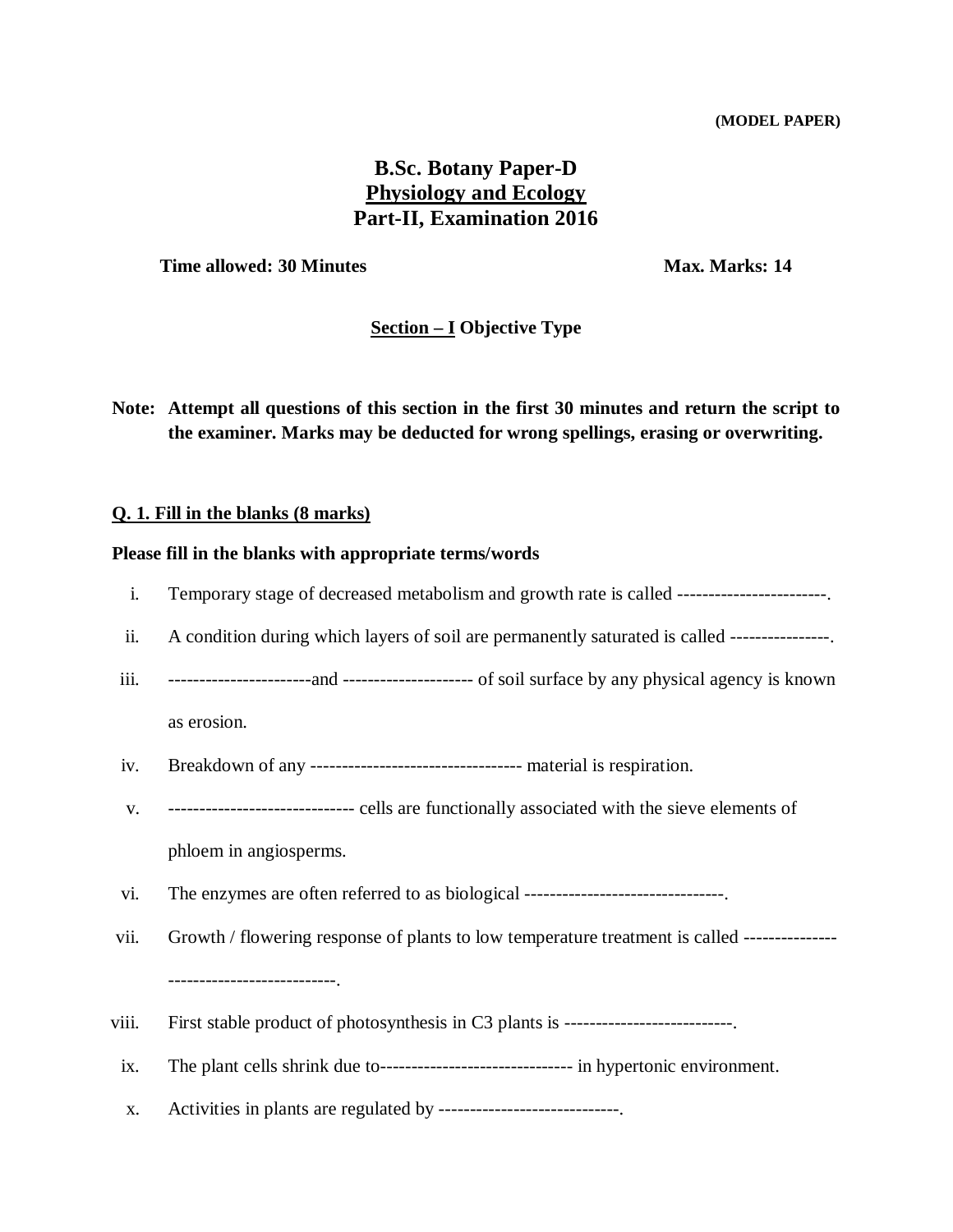- xi. ---------------------------- are ultimate parent material for soil.
- xii. Total biomass in autotrophs is ----------------------- productivity.
- xiii. Plant and animals constitute the ----------------------- component of ecosystem.
- xiv. The part of species confined in certain area makes up its-------------------.
- xv. Murree hills are occupied by the plants predominantly belonging to -----------------------.
- xvi. Enzymes do affect reaction rate, what they do not affect is -------------------------------.

#### **Please select true or false statement by encircling 'T' or 'F' as appropriate**

| vii.                  | Growth movements involve gain or loss of water in pulvinus.                   |   | F |
|-----------------------|-------------------------------------------------------------------------------|---|---|
| viii.                 | Mg and Fe both are used to synthesize the phytal tail in chlorophyll.         |   | F |
| $\overline{1}X$ .     | Loss of water from the surface of plant is transpiration.                     |   | F |
| X.                    | Wind as a factor, causes splash erosion.                                      | T | F |
| X1.                   | Disintegration of rocks by plants is physical weathering.                     |   | F |
| $\cdot \cdot$<br>X11. | Alkaline sodic soils predominantly contain potassium, aluminum<br>and sodium. | Т | F |

#### **Q. 3. Multiple Choice Questions (3 marks)**

#### **Please encircle the appropriate letter (a, b, c or d) of the correct answer.**

- vii) The study of a single population and its interaction with the environment is called
	- e) Ecology
	- f) Autecology
	- g) Synecology
	- h) lithology
- viii) In a food chain, the amount of energy, from the base to the top always
	- e) increases
	- f) decreases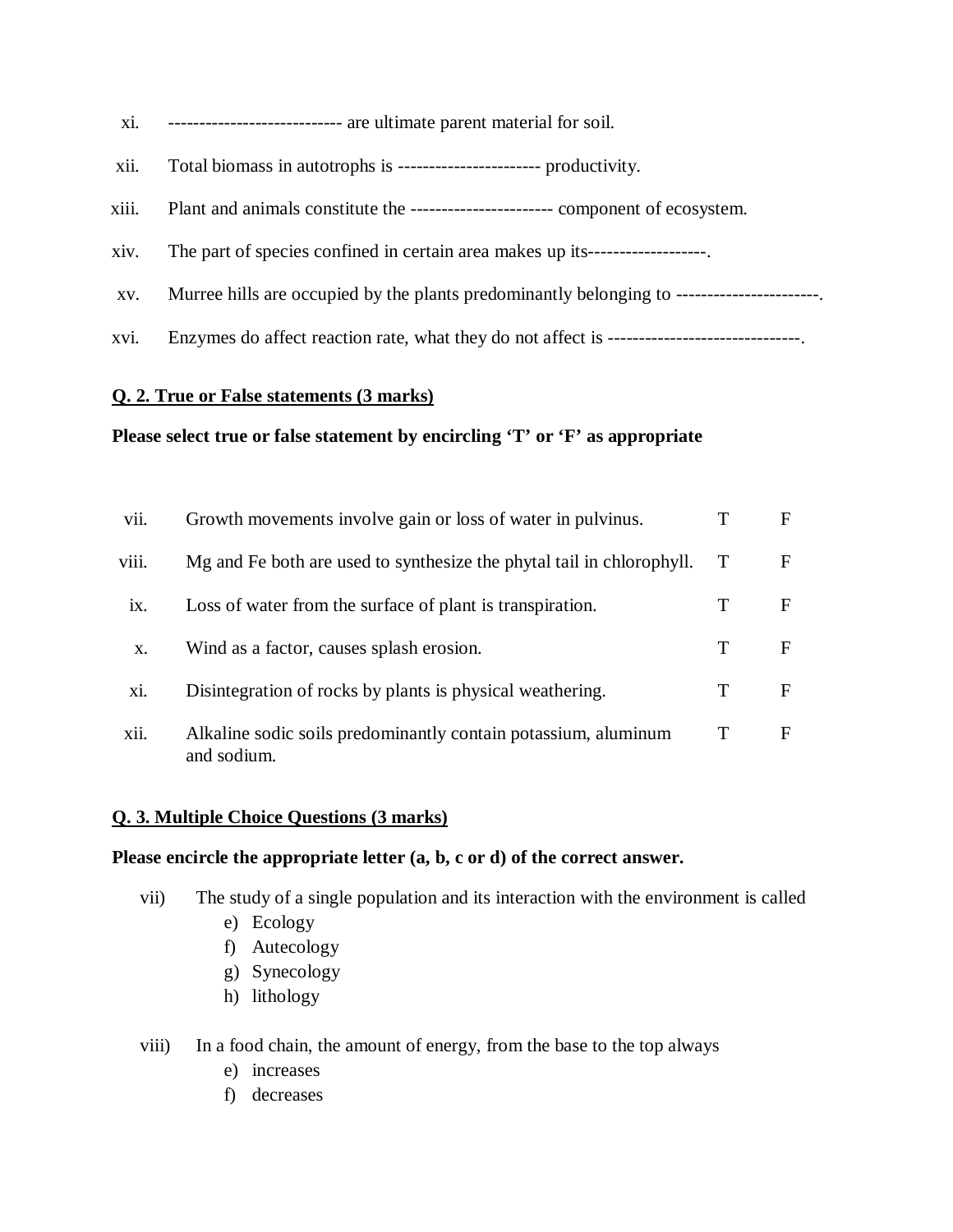- g) varies
- h) remains the same
- ix) The species at the verge of extinction are
	- e) Endangered
	- f) Threatened
	- g) Extinct
	- h) Extant
- x) The only living cells in xylem are
	- e) Parenchyma
	- f) Vessels
	- g) Tracheids
	- h) Fibers
- xi) Inside the plant body water always moves via ----------------- pathway
	- e) Apoplast
	- f) Symplast
	- g) Vacuolar
	- h) a, b, and c are correct
- xii) The pigment involved in photoperiodism is
	- e) Cytochromes
	- f) Carotenoids
	- g) Phytochromes
	- h) Chlorophylls